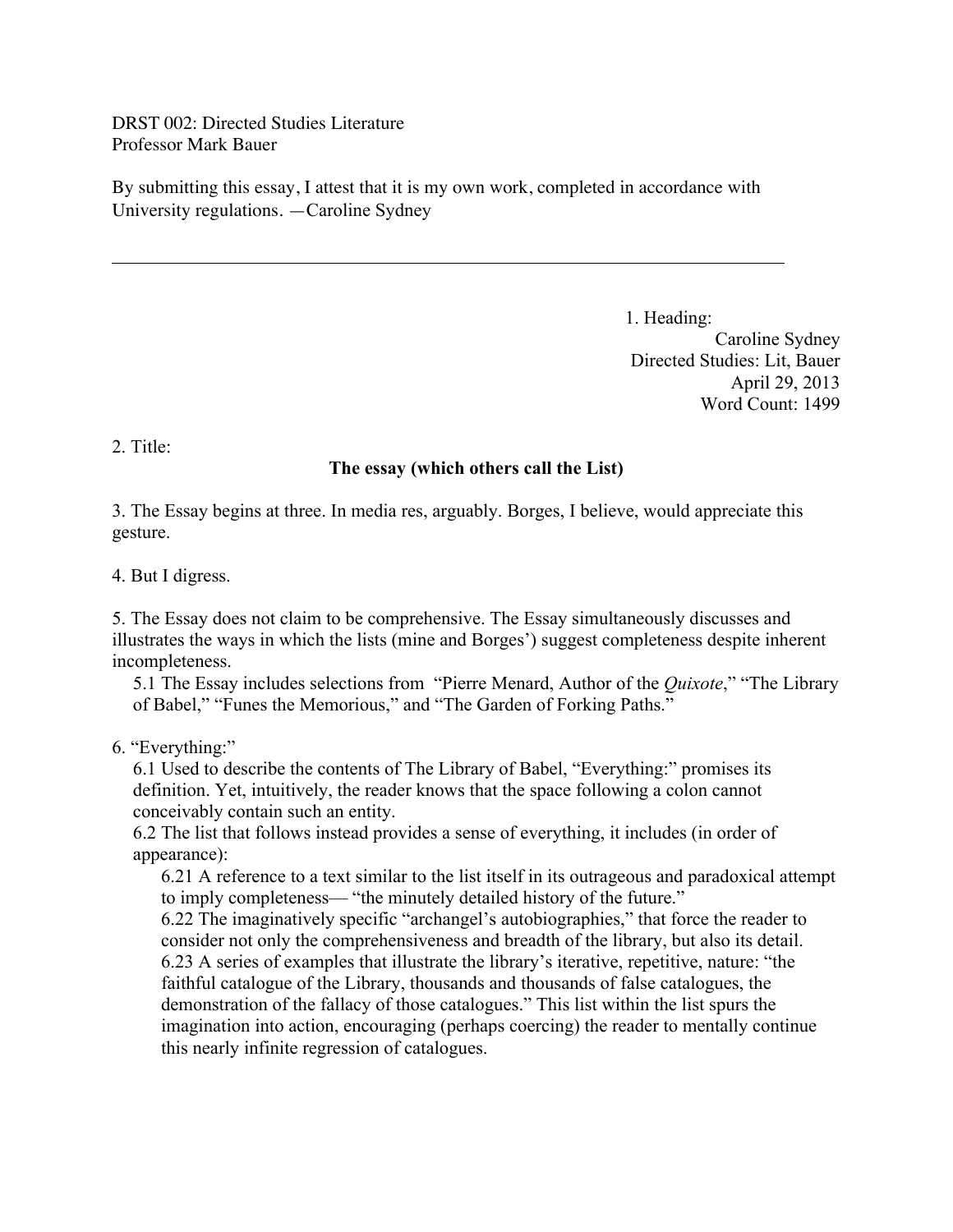6.24 The truncation of this imposed reverie on near-endlessness with the real but obscure "Gnostic gospel of Basilides," a book conceivably shelved in libraries frequented by the reader.

6.25 Another instance of iteration, of texts spring-boarding off of other texts, with the inclusion of a commentary on the above work.

6.26 The confrontationally direct "true story of your death," swallows the nonfiction of the reader's future into the fictional realm of the library. But the death of a reader does not halt the plot of what he or she is reading, and so the list (and the story) continues.

6.27 To break this morbid pause, the narrator leaves the personal behind, panning outward to the "translation of every book in all languages," a view from which the library appears to expand upon itself.

6.28 The list closes by examining the micro and the macro at the same time, "the interpolations of every book in all books," the universe that is the library scatters pieces of itself throughout itself. Everything within the universe interacts in a passive and random way with everything else it contains.

6.3 The above is not Everything.

6.31 Despite the specificity given on the enumerated levels, the widest scope of examples can merely suggest an Everything.

6.32 Something is always missing.

## 7. That which is missing:

7.1 This category lays in the blind spot of the list genre. It is a roadblock to completeness that has no detour. The catalogue of works included in "Pierre Menard, Author of the *Quixote"*  best illustrates this phenomenon for the following reasons:

7.12 The narrator claims comprehensive knowledge of the works of Pierre Menard, collecting them directly from the author's files and compiling them into the list printed in the story, initially, (at least) implying completeness.

7.121 The list is lettered, admitting to no gaps or holes. It moves seamlessly from a), to b), to c) and so on.

7.13 Yet, the narrator considers Menard's best work, "perhaps the most significant work of our time," to be the fragments of Menard's *Quixote.* 

7.131 The incomplete *Quixote* does not appear on the list.

7.14 Menard's *Quixote* and the narrator's list share the quality of incompletion.

7.15 Even incompletion warrants recognition. A list, however, cannot admit to its

shortcomings. Its claim to comprehensiveness is inherent to its form.

7.2 Selection bias

7.21 Like the one-to-one scaled map described in "On Exactitude in Science," a truly comprehensive list would have to contain the entirety of the enumerated works.

7.22 By paring down the works to reach their itemized (listable) forms, the list acts as literary criticism via its methods of selection and summarization. The narrator's list is a monograph on Menard's oeuvre to the same extent that his listed monographs are with respect to their singular subjects.

7.23 When the narrator writes "A technical article on the possibility of improving the game of chess, eliminating one of the rook's pawns, Menard proposes, recommends, discusses and finally rejects this innovation," he reviews the work to include it. In the words of another hypothetical listographer, the work could have been included as: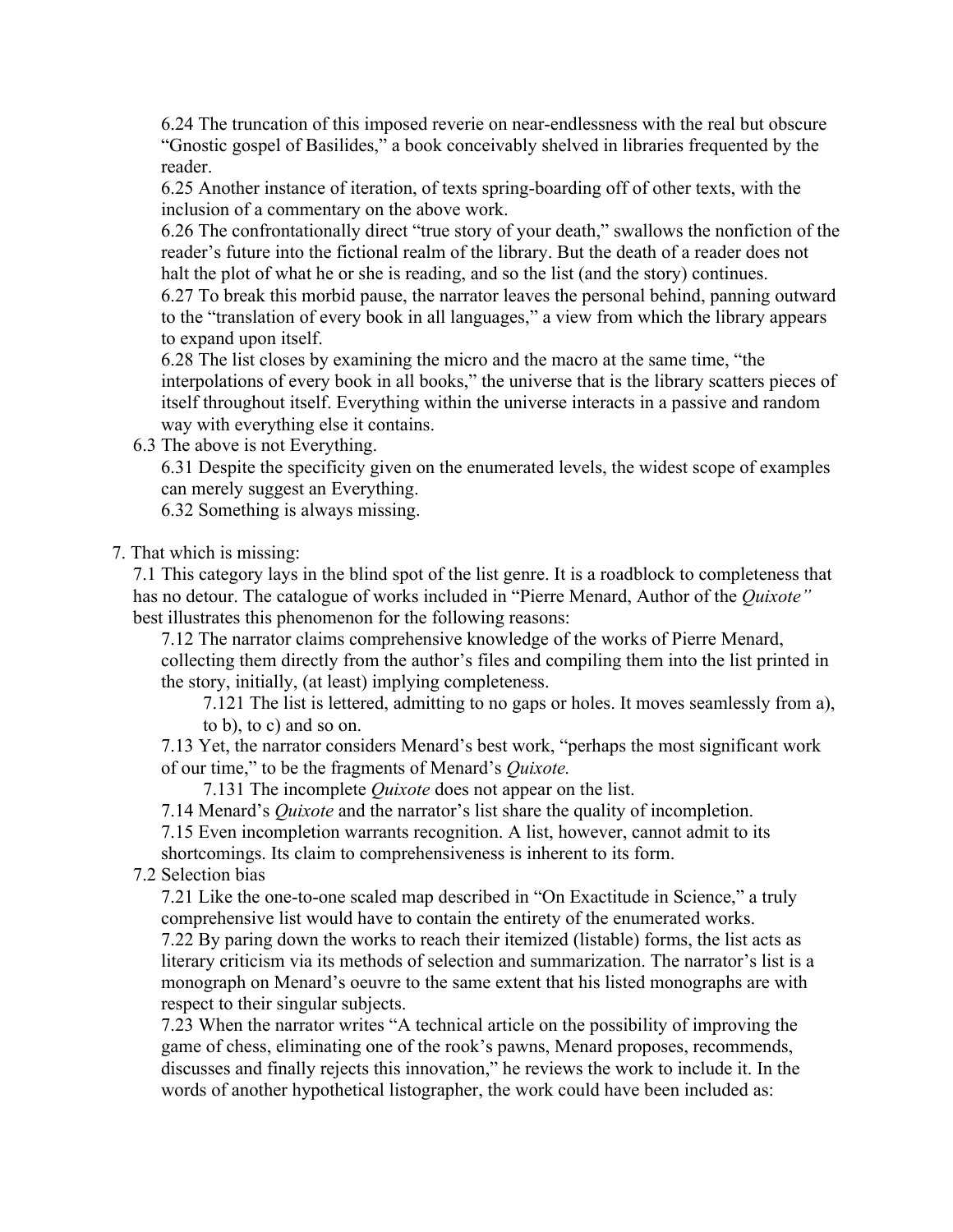7.231 An article on the game of chess

7.232 An article on the possibility of improving the game of chess

7.233 An article on the rook's pawn

7.234 Instead, the narrator implies that he values the entirety of Menard's process of reasoning by including not only the premise of this work, but also a circuitous summary.

7.24 If we now take the list to be a form of literary criticism, the narrator contradicts Menard's judgment on the genre, imparted in item "n," "that censure and praise are sentimental operations which have nothing to do with literary criticism" by slipping in an approving adjective in item "r," "a cycle of admirable sonnets." The reader's only point of reference is the list. The reader can only base his or her opinion on the information provided in the list.

7.241 The listographer's process of critiquing occurs through a series of prioritizations and summarizations. The list is the body remaining when the Missing is discreetly squirreled away.

#### 8. The list as photo album:

8.1 Both of the above lists list written works. Yet, the disease of incompletion does not only plague the textual. The Everything continues to elude Borges in "Funes the Memorious," a story limited to conveying constrained dioramas of the visual Everything.

8.2 This genre of list collects the visual, the polaroid-like scraps of Funes' life. It is a relative, perhaps, of the "bucket list," however, this list from life does not rank items to be accomplished before death— it approximates the life itself, ordering and reprinting in text the images already registered and mentally stored (in Funes' case, with absolute accuracy). 8.3 Unlike the books mechanically created by the library's mechanical governing principle, the memories (images) in the mind of a man can be compared and contrasted by an active intellect. In the library, interaction between the works occurs only by mathematical accident. Now, the list develops an analytical interplay.

8.31 "He knew by heart the forms of the southern clouds at dawn on the  $30<sup>th</sup>$  of April, 1882, and could compare them in his memory with the mottled streaks on a book in Spanish binding he had only seen once and with the outlines of the foam raised by an oar in the Rio Negro the night before the Quebracho uprising." The list begins a dialogue between the levels of memory.

8.311 Time. Borges and his narrator consider it important for the reader to understand that the items on the list are not combinations of recollections, but specific, individual memories, each with their own coordinates in time and space.

8.3111 The narrator flags two images with the designations "dawn on the  $30<sup>th</sup>$ of April 1882" (a conventional marker, a date and time) and "the night before the Quebracho uprising" (a marker that situates the event in relation to another event, just as the images are placed in relation to other images within the list).

8.312 Image. "A circle drawn on a blackboard, a right triangle, a lozenge— all these are forms we can fully and intuitively grasp." For Funes, the memories listed above are equally graspable, concrete enough for him to compare the clouds to the "mottled streaks" as we would compare a circle to a right triangle.

8.313 Specificity and The Everything. The remarkable quality of Funes' memory, however, is not its completeness at particular moments, the moments relayed to us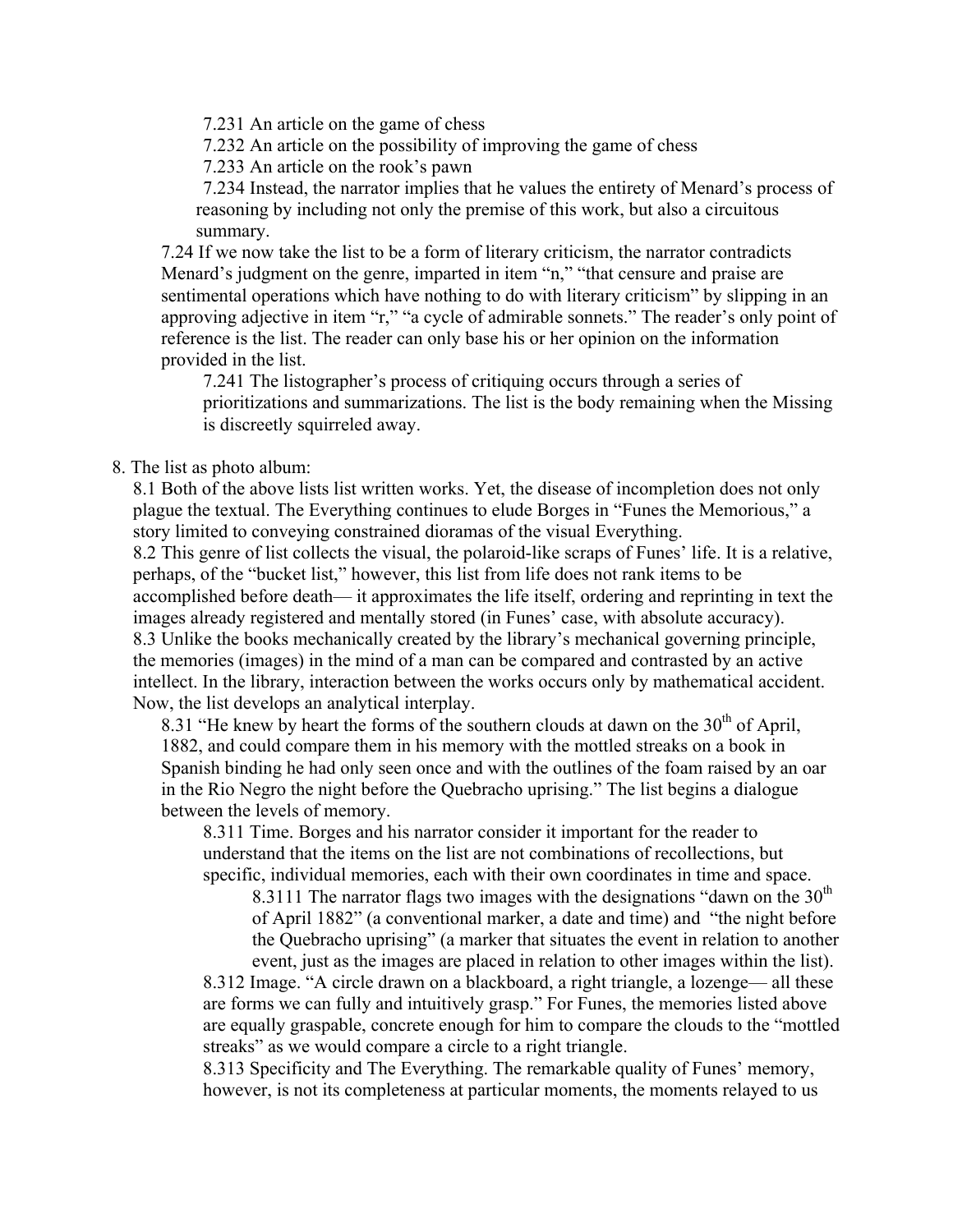by the narrator, but its comprehensive detail at every moment. The list can neither convey every detail from a single one of Funes' richly furnished memories, nor can it record a complete record of his expansive mental catalogue.

8.4 In this study on memory, relations between the captured images mold the contours of implied completeness. Of all of Borges' lists, the lists from "Funes" most openly admit to their shortcomings. The wonder of Funes is the impossibility of comprehensively cataloguing (listing) his recollections.

9. "Abstract perceiver of the world":

9.1 In "The Garden of Forking Paths," the protagonist, Yu Tsun, lapses into reverie, removing himself from his immediate reality and becoming "an abstract perceiver of the world." 9.2 The list cannot contain Everything nor a life's work nor the contents of a perfect memory. 9.3 By imposing structure, limits, and organization onto an endless, continually divisible reality, lists cannot fully contain their contents; they can only allow the reader to abstractly perceive the world.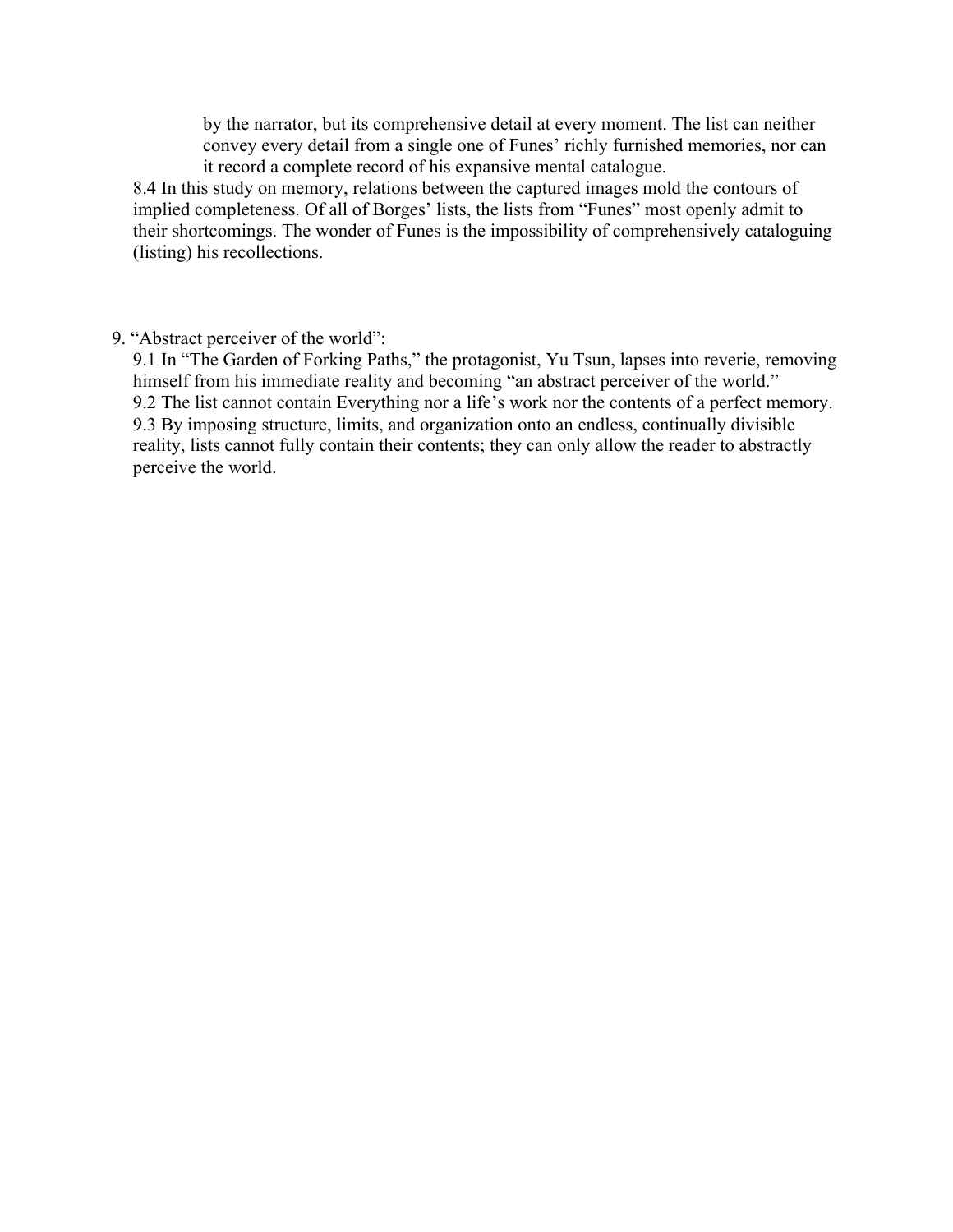Once again, this time with footnotes.

1. Heading: $<sup>1</sup>$ </sup> Caroline Sydney Directed Studies: Lit, Bauer April 29, 2013 Word Count: 1499

2. Title:

#### **The essay (which others call the List)**

3. The Essay begins at three. In media res, arguably. Borges, I believe, would appreciate this gesture.

4. But I digress.

5. The Essay does not claim to be comprehensive. The Essay simultaneously discusses and illustrates the ways in which the list (mine and Borges') suggest completeness despite inherent incompleteness.

5.1 The Essay includes selections from "Pierre Menard, Author of the *Quixote*," "The Library of Babel," "Funes the Memorious," and "The Garden of Forking Paths."

6. "Everything:"2

6.1 Used to describe the contents of The Library of Babel, "Everything:" promises its definition. Yet, intuitively, the reader knows that the space following a colon cannot conceivably contain such an entity ("Library" 54).

6.2 The list that follows instead provides a sense of everything, it includes (in order of appearance):

6.21 A reference to a text similar to the list itself in its outrageous and paradoxical attempt to imply completeness— "the minutely detailed history of the future" ("Library" 54). 6.22 The imaginatively specific "archangel's autobiographies," that force the reader to consider not only the comprehensiveness and breadth of the library, but also its detail ("Library" 54).

6.23 A series of examples that illustrate the library's iterative, repetitive, nature: "the faithful catalogue of the Library, thousands and thousands of false catalogues, the demonstration of the fallacy of those catalogues" ("Library" 54). This list within the list spurs the imagination into action, encouraging (perhaps coercing) the reader to mentally continue this nearly infinite regression of catalogues.

6.24 The truncation of this imposed reverie on near-endlessness with the real but obscure "Gnostic gospel of Basilides," a book conceivably shelved in libraries frequented by the reader ("Library" 54).

 <sup>1</sup> I would like to note that Ludwig Wittgenstein's numbering system used in his *Tractatus Logico-Philosophicus*  influenced the structure of this essay.

<sup>2</sup> Jorge Luis Borges. "The Library of Babel." *Labyrinths: Selected Stories & Other Writings.* Ed. Donald A. Yates and James E. Irby. New York: New Directions, 2007. 54.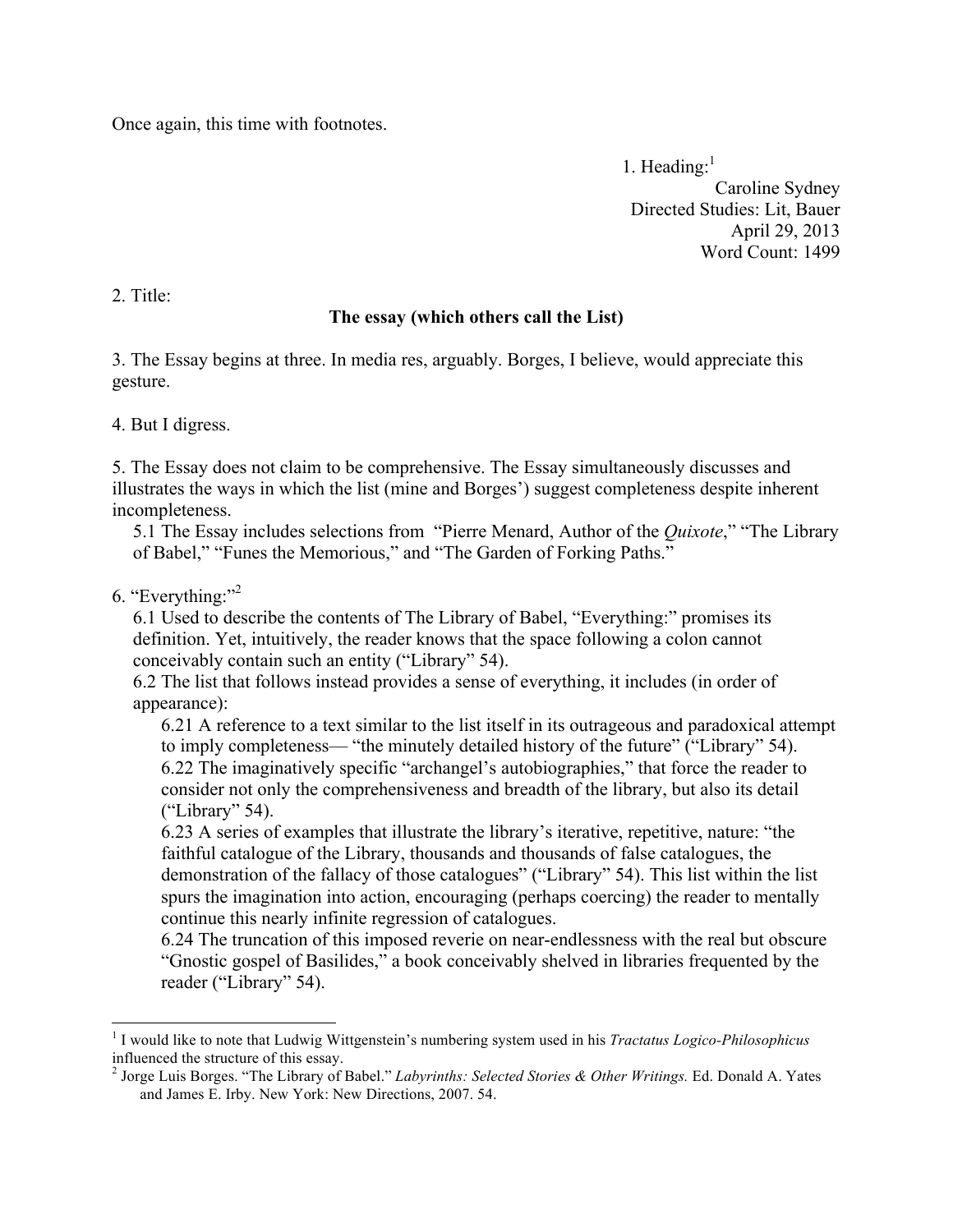6.25 Another instance of iteration, of texts spring-boarding off of other texts, with the inclusion of a commentary on the above work.

6.26 The confrontationally direct "true story of your death," swallows the nonfiction of the reader's future into the fictional realm of the library. But the death of a reader does not halt the plot of what he or she is reading, and so the list (and the story) continues ("Library" 54).

6.27 To break this morbid pause, the narrator leaves the personal behind, panning outward to the "translation of every book in all languages," a view from which the library appears to expand upon itself ("Library" 54) .

6.28 The list closes by examining the micro and the macro at the same time, "the interpolations of every book in all books," the universe that is the library scatters pieces of itself throughout itself. Everything within the universe interacts in a passive and random way with everything else it contains ("Library" 54) .

6.3 The above is not Everything.

6.31 Despite the specificity given on the enumerated levels, the widest scope of examples can merely suggest an Everything.

6.32 Something is always missing.

## 7. That which is missing:

7.1 This category lays in the blind spot of the list genre. It is a roadblock to completeness that has no detour. The catalogue of works included in "Pierre Menard, Author of the *Quixote"*  best illustrates this phenomenon for the following reasons:

7.12 The narrator claims comprehensive knowledge of the works of Pierre Menard, collecting them directly from the author's files and compiling them into the list printed in the story, initially, (at least) implying completeness.

7.121 The list is lettered, admitting to no gaps or holes. It moves seamlessly from a), to b), to c) and so on.

7.13 Yet, the narrator considers Menard's best work, "perhaps the most significant work of our time," to be the fragments of Menard's *Quixote.<sup>3</sup>*

7.131 The incomplete *Quixote* does not appear on the list.

7.14 Menard's *Quixote* and the narrator's list share the quality of incompletion.

7.15 Even incompletion warrants recognition. A list, however, cannot admit to its shortcomings. Its claim to comprehensiveness is inherent to its form.

## 7.2 Selection bias

7.21 Like the one-to-one scaled map described in "On Exactitude in Science," a truly comprehensive list would have to contain the entirety of the enumerated works.

7.22 By paring down the works to reach their itemized (listable) forms, the list acts as literary criticism via its methods of selection and summarization. The narrator's list is a monograph on Menard's oeuvre to the same extent that his listed monographs are with respect to their singular subjects.

7.23 When the narrator writes "A technical article on the possibility of improving the game of chess, eliminating one of the rook's pawns, Menard proposes, recommends, discusses and finally rejects this innovation," he reviews the work to include it. In the

 <sup>3</sup> Jorge Luis Borges. "Pierre Menard, Author of the *Quixote*." *Labyrinths: Selected Stories & Other Writings.* Ed. Donald A. Yates and James E. Irby. New York: New Directions, 2007. 38-39.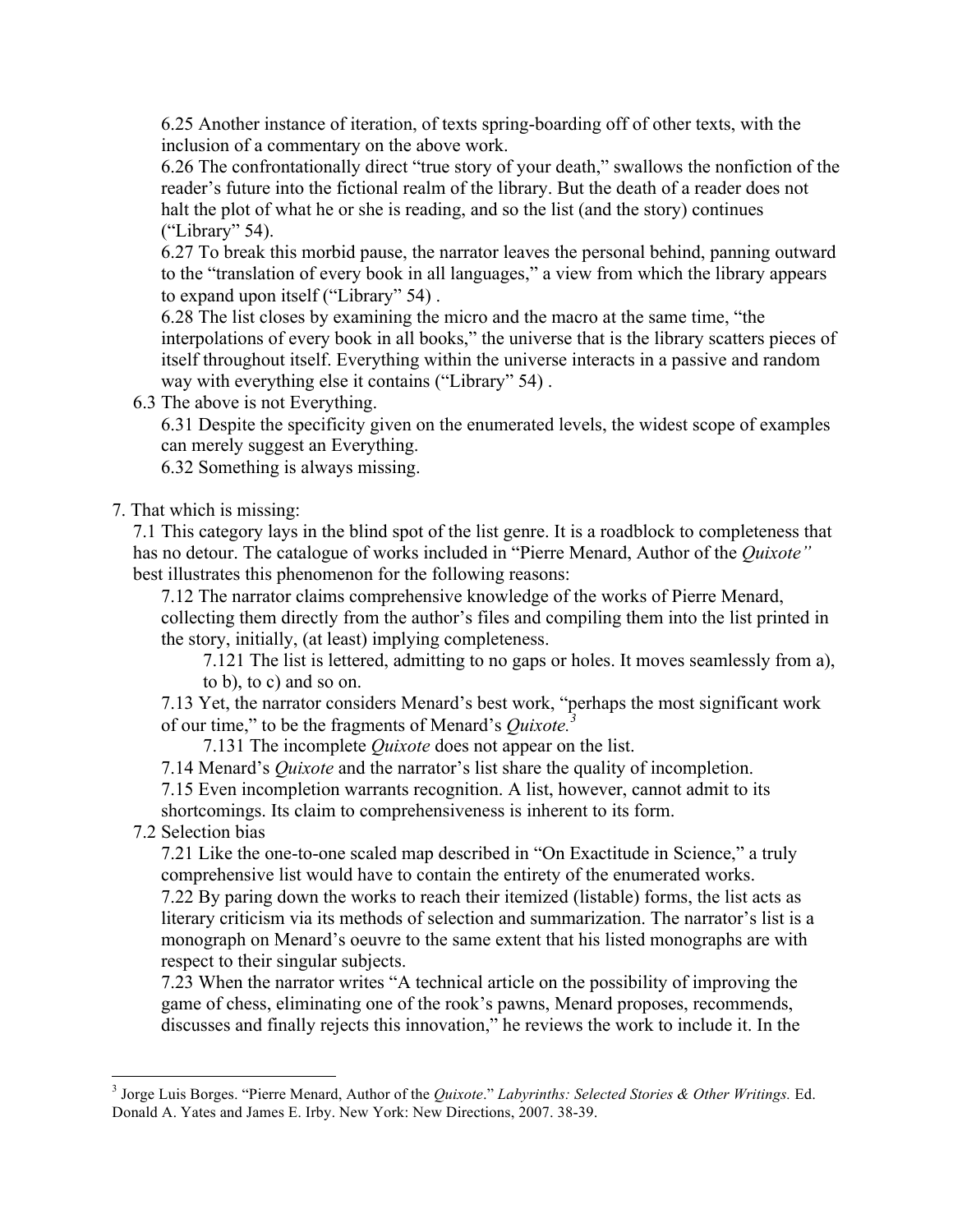words of another hypothetical listographer, the work could have been included as ("Menard" 37):

7.231 An article on the game of chess

7.232 An article on the possibility of improving the game of chess

7.233 An article on the rook's pawn

7.234 Instead, the narrator implies that he values the entirety of Menard's process of reasoning by including not only the premise of this work, but also a circuitous summary.

7.24 If we now take the list to be a form of literary criticism, the narrator contradicts Menard's judgment on the genre, imparted in item "n," "that censure and praise are sentimental operations which have nothing to do with literary criticism" by slipping in an approving adjective in item "r," "a cycle of admirable sonnets" ("Menard" 38). The reader's only point of reference is the list. The reader can only base his or her opinion on the information provided in the list.

7.241 The listographer's process of critiquing occurs through a series of prioritizations and summarizations. The list is the body remaining when the Missing is discreetly squirreled away.

8. The list as photo album:

 

8.1 Both of the above lists list written works. Yet, the disease of incompletion does not only plague the textual. The Everything continues to elude Borges in "Funes the Memorious," a story limited to conveying constrained dioramas of the visual Everything.

8.2 This genre of list collects the visual, the polaroid-like scraps of Funes' life. It is a relative, perhaps, of the "bucket list," however, this list from life does not rank items to be accomplished before death— it approximates the life itself, ordering and reprinting in text the images already registered and mentally stored (in Funes' case, with absolute accuracy). 8.3 Unlike the books mechanically created by the library's mechanical governing principle, the memories (images) in the mind of a man can be compared and contrasted by an active intellect. In the library, interaction between the works occurs only by mathematical accident. Now, the list develops an analytical interplay.

8.31 "He knew by heart the forms of the southern clouds at dawn on the  $30<sup>th</sup>$  of April. 1882, and could compare them in his memory with the mottled streaks on a book in Spanish binding he had only seen once and with the outlines of the foam raised by an oar in the Rio Negro the night before the Quebracho uprising."4 The list begins a dialogue between the levels of memory.

8.311 Time. Borges and his narrator consider it important for the reader to understand that the items on the list are not combinations of recollections, but specific, individual memories, each with their own coordinates in time and space.

8.3111 The narrator flags two images with the designations "dawn on the  $30<sup>th</sup>$ of April 1882" (a conventional marker, a date and time) and "the night before the Quebracho uprising" (a marker that situates the event in relation to another event, just as the images are placed in relation to other images within the list) ("Funes" 63).

<sup>4</sup> Jorge Luis Borges. "Funes the Memorious." *Labyrinths: Selected Stories & Other Writings.* Ed. Donald A. Yates and James E. Irby. New York: New Directions, 2007. 63.